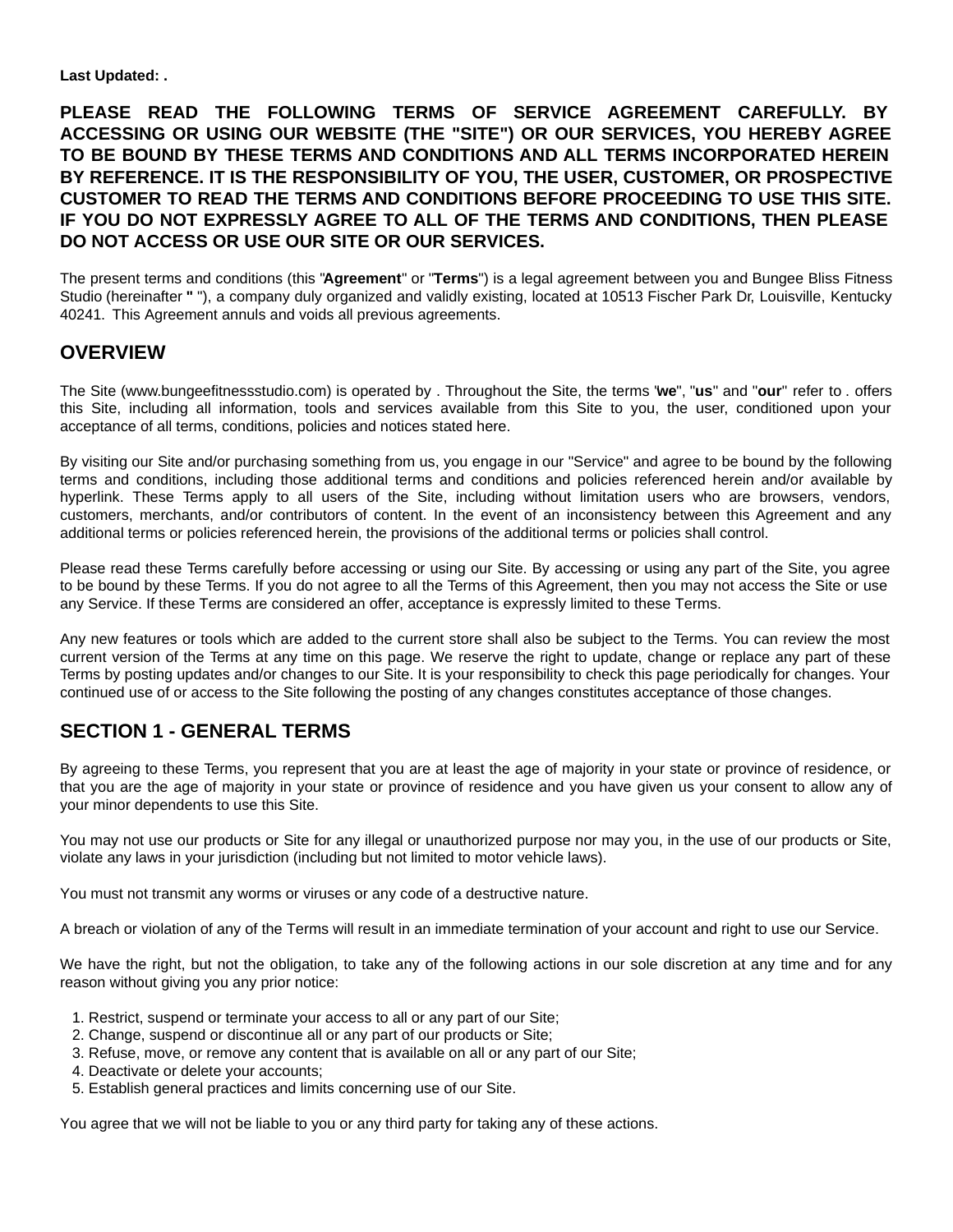You understand and agree that our Site may include communications such as service announcements and administrative or legal notices from us. Please note that you cannot opt out of receiving these notices.

You understand that your content (not including credit card information), may be transferred unencrypted and involve (a) transmissions over various networks; and (b) changes to conform and adapt to technical requirements of connecting networks or devices. Credit card information is always encrypted during transfer over networks.

You agree not to reproduce, duplicate, copy, sell, resell or exploit any portion of the Site, use of the Site, or access to the Site or any contact on the Site, without express written permission by us.

You may not modify, publish, transmit, reverse engineer, participate in the transfer or sale, create derivative works, or in any way exploit any of the content, in whole or in part, found on the Site. content is not for resale. Use of the Site does not entitle users to make any unauthorized use of any protected content, and in particular you will not delete or alter any proprietary rights or attribution notices in any content. You will use protected content solely for your personal use, and will make no other use of the content without the express written permission of and the copyright owner. You agree that you do not acquire any ownership rights in any protected content. We do not grant you any licenses, express or implied, to the intellectual property of or our licensors except as expressly authorized by these Terms.

# **SECTION 2 - CREATING AN ACCOUNT**

Once you create an account with us, you are registered on the Site. The terms "member," "membership," and "account" all refer to this registration as a member on 's Site. If you are merely surfing or browsing through the Site and have not yet created an account, your use of the Site is still subject to this Agreement; if you do not agree to this Agreement, do not use the Site.

When you create an account, you will provide a unique username and email. We will also ask you to create a password. Because any activities that occur under your username or password are your responsibility it is important for you to keep your username and/or password secure. You may not assign or otherwise transfer your account to any other person or entity. You acknowledge that is not responsible for third party access to your account that results from theft or misappropriation of your account. Notify us immediately if you believe that someone has used your username, email, or password without your authorization.

Furthermore, the registering party hereby acknowledges, understands and agrees to:

a) furnish factual, correct, current and complete information with regards to yourself as may be requested by the data registration process, and

b) maintain and promptly update your registration and profile information in an effort to maintain accuracy and completeness at all times.

If anyone knowingly provides any information of a false, untrue, inaccurate or incomplete nature, Bungee Bliss Fitness Studio will have sufficient grounds and rights to suspend or terminate the member in violation of this aspect of the Agreement, and as such refuse any and all current or future use of Bungee Bliss Fitness Studio Services, or any portion thereof.

# **SECTION 3 - CONDUCT**

As a user or member of the Site, you herein acknowledge, understand and agree that all information, text, software, data, photographs, music, video, messages, tags or any other content, whether it is publicly or privately posted and/or transmitted, is the expressed sole responsibility of the individual from whom the content originated. In short, this means that you are solely responsible for any and all content posted, uploaded, emailed, transmitted or otherwise made available by way of the Services, and as such, we do not guarantee the accuracy, integrity or quality of such content. It is expressly understood that by use of our Services, you may be exposed to content including, but not limited to, any errors or omissions in any content posted, and/or any loss or damage of any kind incurred as a result of the use of any content posted, emailed, transmitted or otherwise made available by .

Furthermore, you herein agree not to make use of Bungee Bliss Fitness Studio's Services for the purpose of:

a) uploading, posting, emailing, transmitting, or otherwise making available any content that shall be deemed unlawful, harmful, threatening, abusive, harassing, tortious, defamatory, vulgar, obscene, libelous, or invasive of another's privacy or which is hateful, and/or racially, ethnically, or otherwise objectionable;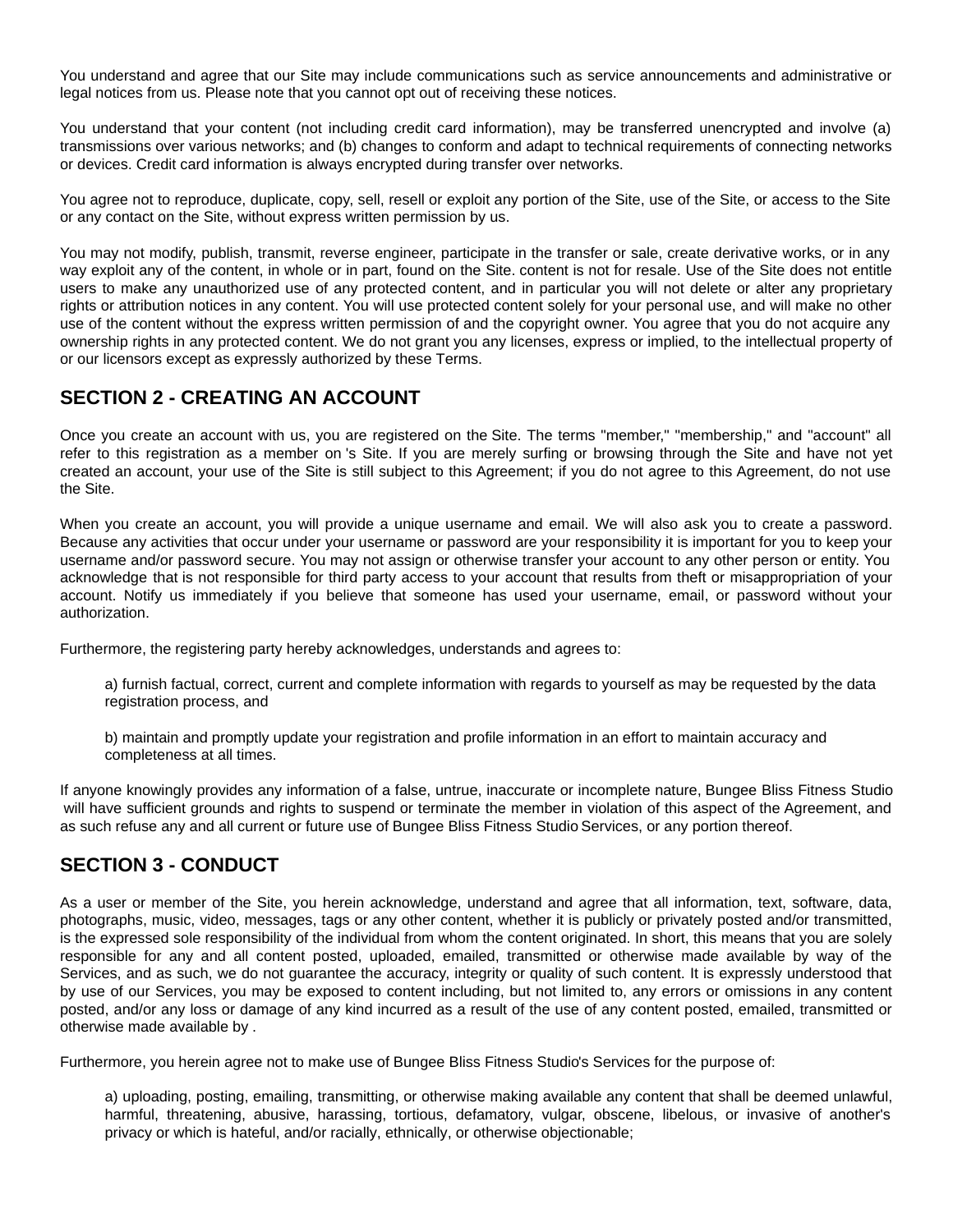b) causing harm to minors in any manner whatsoever;

c) impersonating any individual or entity, including, but not limited to, any officials, forum leaders, guides or hosts or falsely stating or otherwise misrepresenting any affiliation with an individual or entity;

d) forging captions, headings or titles or otherwise offering any content that you personally have no right to pursuant to any law nor having any contractual or fiduciary relationship with;

e) uploading, posting, emailing, transmitting or otherwise offering any such content that may infringe upon any patent, copyright, trademark, or any other proprietary or intellectual rights of any other party;

f) uploading, posting, emailing, transmitting or otherwise offering any content that you do not personally have any right to offer pursuant to any law or in accordance with any contractual or fiduciary relationship;

g) uploading, posting, emailing, transmitting, or otherwise offering any unsolicited or unauthorized advertising, promotional flyers, "junk mail," "spam," or any other form of solicitation, except in any such areas that may have been designated for such purpose;

h) uploading, posting, emailing, transmitting, or otherwise offering any source that may contain a software virus or other computer code, any files and/or programs which have been designed to interfere, destroy and/or limit the operation of any computer software, hardware, or telecommunication equipment;

i) disrupting the normal flow of communication, or otherwise acting in any manner that would negatively affect other users' ability to participate in any real time interactions;

j) interfering with or disrupting any Bungee Bliss Fitness StudioServices, servers and/or networks that may be connected or related to our website, including, but not limited to, the use of any device software and/or routine to bypass the robot exclusion headers;

k) intentionally or unintentionally violating any local, state, federal, national or international law, including, but not limited to, rules, guidelines, and/or regulations decreed by the U.S. Securities and Exchange Commission, in addition to any rules of any nation or other securities exchange, that would include without limitation, the New York Stock Exchange, the American Stock Exchange, or the NASDAQ, and any regulations having the force of law;

l) providing informational support or resources, concealing and/or disguising the character, location, and or source to any organization delegated by the United States government as a "foreign terrorist organization" in accordance to Section 219 of the Immigration Nationality Act;

m) "stalking" or with the intent to otherwise harass another individual; and/or

n) collecting or storing of any personal data relating to any other member or user in connection with the prohibited conduct and/or activities which have been set forth in the aforementioned paragraphs.

Bungee Bliss Fitness Studio herein reserves the right to pre-screen, refuse and/or delete any content currently available through our Services. In addition, we reserve the right to remove and/or delete any such content that would violate the Terms or which would otherwise be considered offensive to other visitors, users and/or members.

Bungee Bliss Fitness Studio herein reserves the right to access, preserve and/or disclose member account information and/or content if it is requested to do so by law or in good faith belief that any such action is deemed reasonably necessary for:

- a) compliance with any legal process;
- b) enforcement of the Terms;

c) responding to any claim that therein contained content is in violation of the rights of any third party;

d) responding to requests for customer service; or

e) protecting the rights, property or the personal safety of Bungee Bliss Fitness Studio, its visitors, users and members, including the general public.

Bungee Bliss Fitness Studio herein reserves the right to include the use of security components that may permit digital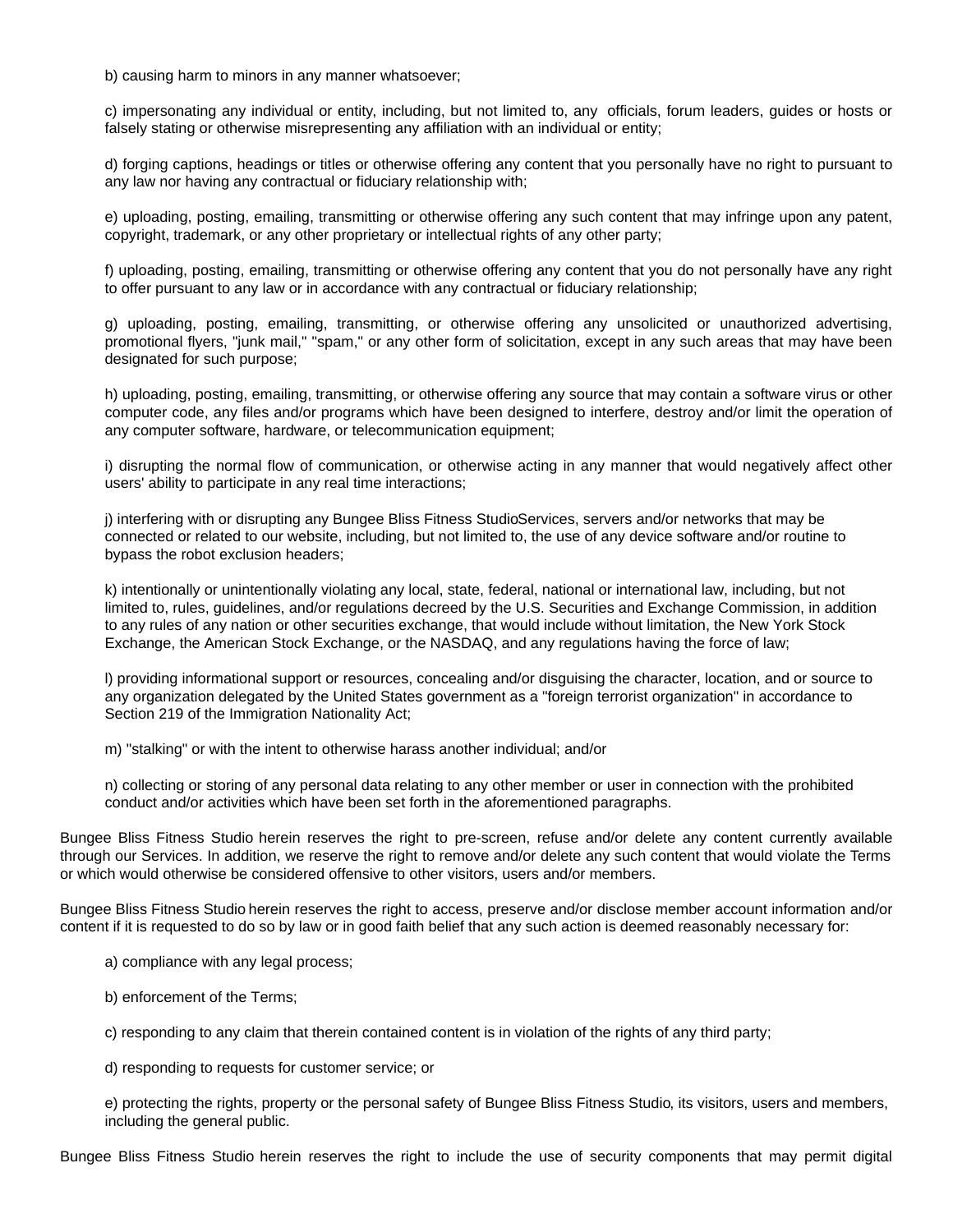information or material to be protected, and that such use of information and/or material is subject to usage guidelines and regulations established by Bungee Bliss Fitness Studio or any other content providers supplying content services to Bungee Bliss Fitness Studio. You are hereby prohibited from making any attempt to override or circumvent any of the embedded usage rules in our Services. Furthermore, unauthorized reproduction, publication, distribution, or exhibition of any information or materials supplied by our Services, despite whether done so in whole or in part, is expressly prohibited.

# **SECTION 4 - GLOBAL USE; EXPORT/IMPORT COMPLIANCE**

Due to the global nature of the internet, through the use of our network you hereby agree to comply with all local rules relating to online conduct and that which is considered acceptable content. Uploading, posting and/or transferring of software, technology and other technical data may be subject to the export and import laws of the United States and possibly other countries. Through the use of our network, you thus agree to comply with all applicable export and import laws, statutes and regulations, including, but not limited to, the Export Administration Regulations [\(http://www.access.gpo.gov/bis/ear/ear\\_data.html](http://www.access.gpo.gov/bis/ear/ear_data.html)), as well as the sanctions control program of the United States [\(http://www.treasury.gov/resource-center/sanctions/Programs/Pages/Programs.aspx](http://www.treasury.gov/resource-center/sanctions/Programs/Pages/Programs.aspx)). Furthermore, you state and pledge that you:

a) are not on the list of prohibited individuals which may be identified on any government export exclusion report [\(http://www.bis.doc.gov/complianceandenforcement/liststocheck.htm](http://www.bis.doc.gov/complianceandenforcement/liststocheck.htm)) nor a member of any other government which may be part of an export-prohibited country identified in applicable export and import laws and regulations;

b) agree not to transfer any software, technology or any other technical data through the use of our network Services to any export-prohibited country;

c) agree not to use our website network Services for any military, nuclear, missile, chemical or biological weaponry end uses that would be a violation of the U.S. export laws; and

d) agree not to post, transfer nor upload any software, technology or any other technical data which would be in violation of the U.S. or other applicable export and/or import laws.

# **SECTION 5 - SUBMITTED CONTENT**

Bungee Bliss Fitness Studio shall not lay claim to ownership of any content submitted by any visitor, member, or user, nor make such content available for inclusion on our website Services. Therefore, you hereby grant and allow for Bungee Bliss Fitness Studio the below listed worldwide, royalty-free and non-exclusive licenses, as applicable:

a) The content submitted or made available for inclusion on the publicly accessible areas of Bungee Bliss Fitness Studio's Sites, the license provided to permit to use, distribute, reproduce, modify, adapt, publicly perform and/or publicly display said Content on our network Services is for the sole purpose of providing and promoting the specific area to which this content was placed and/or made available for viewing. This license shall be available so long as you are a member of Bungee Bliss Fitness Studio's sites, and shall terminate at such time when you elect to discontinue your membership.

b) Photos, audio, video and/or graphics submitted or made available for inclusion on the publicly accessible areas of Bungee Bliss Fitness Studio's sites, the license provided to permit to use, distribute, reproduce, modify, adapt, publicly perform and/or publicly display said Content on our network Services are for the sole purpose of providing and promoting the specific area in which this content was placed and/or made available for viewing. This license shall be available so long as you are a member of Bungee Bliss Fitness Studio's sites and shall terminate at such time when you elect to discontinue your membership.

c) For any other content submitted or made available for inclusion on the publicly accessible areas of Bungee Bliss Fitness Studio's sites, the continuous, binding and completely sub-licensable license which is meant to permit to use, distribute, reproduce, modify, adapt, publish, translate, publicly perform and/or publicly display said content, whether in whole or in part, and the incorporation of any such Content into other works in any arrangement or medium current used or later developed.

Those areas which may be deemed "publicly accessible" areas of Bungee Bliss Fitness Studio's Sites are those such areas of our network properties which are meant to be available to the general public, and which would include message boards and groups that are openly available to both users and members. However, those areas which are not open to the public, and thus available to members only, would include our mail system and instant messaging.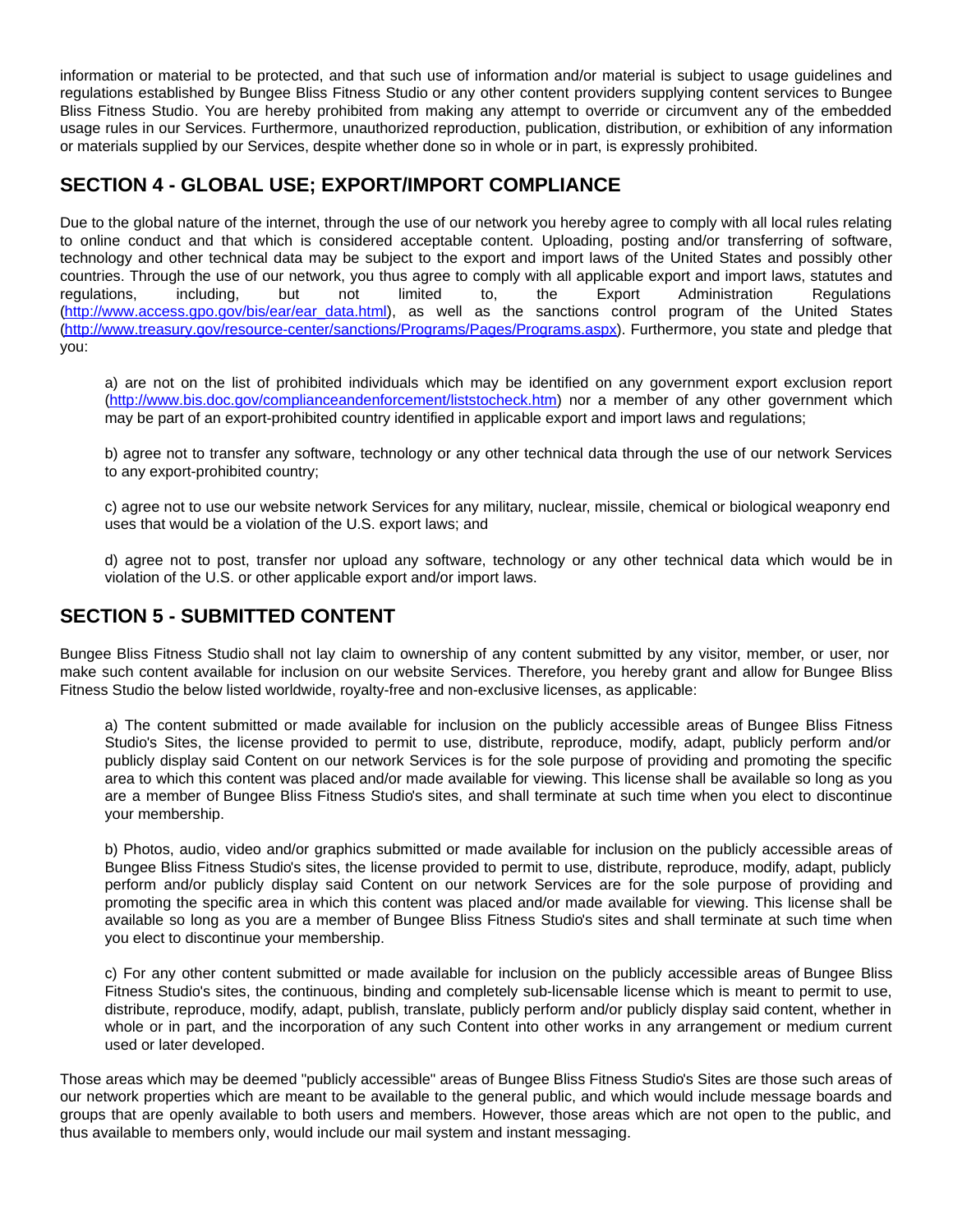#### **CONTRIBUTIONS TO COMPANY WEBSITE**

Bungee Bliss Fitness Studio may provide an area for our user and members to contribute feedback to our website. When you submit ideas, documents, suggestions and/or proposals ("**Contributions**") to our site, you acknowledge and agree that:

a) your contributions do not contain any type of confidential or proprietary information;

b) shall not be liable or under any obligation to ensure or maintain confidentiality, expressed or implied, related to any Contributions;

c) shall be entitled to make use of and/or disclose any such Contributions in any such manner as they may see fit;

- d) the contributor's Contributions shall automatically become the sole property of ; and
- e) is under no obligation to either compensate or provide any form of reimbursement in any manner or nature.

#### **SECTION 6 - INDEMNITY**

All users and/or members agree to insure and hold Bungee Bliss Fitness Studio, our subsidiaries, affiliates, agents, employees, officers, partners and/or licensors blameless or not liable for any claim or demand, which may include, but is not limited to, reasonable attorney fees made by any third party which may arise from any content a member or user of our Site may submit, post, modify, transmit or otherwise make available through our Services, the use of Services or your connection with these Services, your violations of the Terms of Service and/or your violation of any such rights of another person.

### **SECTION 7 - COMMERCIAL REUSE OF SERVICES**

The member or user herein agrees not to replicate, duplicate, copy, trade, sell, resell nor exploit for any commercial reason any part, use of, or access to 's sites.

#### **SECTION 8 - MODIFICATIONS**

Bungee Bliss Fitness Studioreserves the right at any time it may deem fit, to modify, alter and or discontinue, whether temporarily or permanently, our service, or any part thereof, with or without prior notice. In addition, we shall not be held liable to you or to any third party for any such alteration, modification, suspension and/or discontinuance of our Services, or any part thereof.

#### **SECTION 9 - TERMINATION**

As a member of www.bungeefitnessstudio.com, you may cancel or terminate your account, associated email address and/or access to our Services by submitting a cancellation or termination request to .

As a member, you agree that Bungee Bliss Fitness Studio may, without any prior written notice, immediately suspend, terminate, discontinue and/or limit your account, any email associated with your account, and access to any of our Services. The cause for such termination, discontinuance, suspension and/or limitation of access shall include, but is not limited to:

- a) any breach or violation of our Terms or any other incorporated agreement, regulation and/or guideline;
- b) by way of requests from law enforcement or any other governmental agencies;
- c) the discontinuance, alteration and/or material modification to our Services, or any part thereof;
- d) unexpected technical or security issues and/or problems;
- e) any extended periods of inactivity;
- f) any engagement by you in any fraudulent or illegal activities; and/or

g) the nonpayment of any associated fees that may be owed by you in connection with your www.bungeefitnessstudio.com account Services.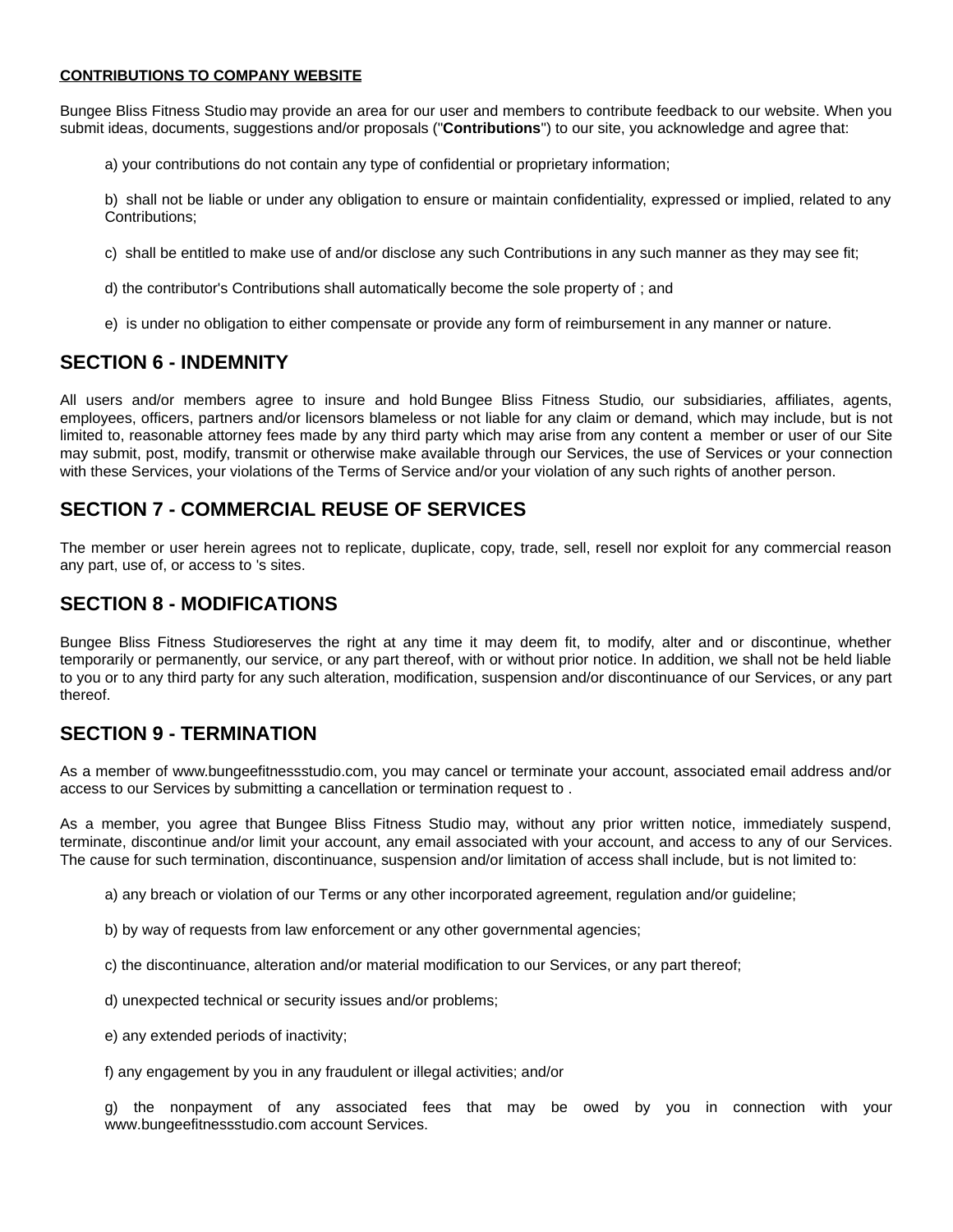Furthermore, you herein agree that any and all terminations, suspensions, discontinuances, and or limitations of access for cause shall be made at our sole discretion and that we shall not be liable to you or any other third party with regards to the termination of your account, associated email address and/or access to any of our Services.

The termination of your account with www.bungeefitnessstudio.com shall include any and/or all of the following:

a) the removal of any access to all or part of the Services offered within www.bungeefitnessstudio.com;

b) the deletion of your password and any and all related information, files, and any such content that may be associated with or inside your account, or any part thereof; and

c) the barring of any further use of all or part of our Services.

### **SECTION 10 - LINKS**

Either Bungee Bliss Fitness Studio or any third parties may provide links to other websites and/or resources. Thus, you acknowledge and agree that we are not responsible for the availability of any such external sites or resources, and as such, we do not endorse nor are we responsible or liable for any content, products, advertising or any other materials, on or available from such third-party sites or resources. Furthermore, you acknowledge and agree that Bungee Bliss Fitness Studio shall not be responsible or liable, directly or indirectly, for any such damage or loss which may be a result of, caused or allegedly to be caused by or in connection with the use of or the reliance on any such content, goods or Services made available on or through any such site or resource.

# **SECTION 11 - PROPRIETARY RIGHTS**

You do hereby acknowledge and agree that Bungee Bliss Fitness Studio's Services and any essential software that may be used in connection with our Services ("Software") shall contain proprietary and confidential material that is protected by applicable intellectual property rights and other laws. Furthermore, you herein acknowledge and agree that any Content which may be contained in any advertisements or information presented by and through our Services or by advertisers is protected by copyrights, trademarks, patents or other proprietary rights and laws. Therefore, except for that which is expressly permitted by applicable law or as authorized by Bungee Bliss Fitness Studio or such applicable licensor, you agree not to alter, modify, lease, rent, loan, sell, distribute, transmit, broadcast, publicly perform and/or created any plagiaristic works which are based on Bungee Bliss Fitness Studio Services (e.g. Content or Software), in whole or part.

Bungee Bliss Fitness Studio hereby grants you a personal, non-transferable and non-exclusive right and/or license to make use of the object code or our Software on a single computer, as long as you do not, and shall not, allow any third party to duplicate, alter, modify, create or plagiarize work from, reverse engineer, reverse assemble or otherwise make an attempt to locate or discern any source code, sell, assign, sublicense, grant a security interest in and/or otherwise transfer any such right in the Software. Furthermore, you do herein agree not to alter or change the Software in any manner, nature or form, and as such, not to use any modified versions of the Software, including and without limitation, for the purpose of obtaining unauthorized access to our Services. Lastly, you also agree not to access or attempt to access our Services through any means other than through the interface which is provided by Bungee Bliss Fitness Studio for use in accessing our Services.

# **SECTION 12 - WARRANTY DISCLAIMERS**

YOU HEREIN EXPRESSLY ACKNOWLEDGE AND AGREE THAT:

a) THE USE OF BUNGEE BLISS FITNESS STUDIO SERVICES AND SOFTWARE ARE AT THE SOLE RISK BY YOU. OUR SERVICES AND SOFTWARE SHALL BE PROVIDED ON AN "AS IS" AND/OR "AS AVAILABLE" BASIS. BUNGEE BLISS FITNESS STUDIO AND OUR SUBSIDIARIES, AFFILIATES, OFFICERS, EMPLOYEES, AGENTS, PARTNERS AND LICENSORS EXPRESSLY DISCLAIM ANY AND ALL WARRANTIES OF ANY KIND WHETHER EXPRESSED OR IMPLIED, INCLUDING, BUT NOT LIMITED TO ANY IMPLIED WARRANTIES OF TITLE, MERCHANTABILITY, FITNESS FOR A PARTICULAR PURPOSE AND NON-INFRINGEMENT.

b) BUNGEE BLISS FITNESS STUDIO AND OUR SUBSIDIARIES, OFFICERS, EMPLOYEES, AGENTS, PARTNERS AND LICENSORS MAKE NO SUCH WARRANTIES THAT (i) BUNGEE BLISS FITNESS STUDIO SERVICES OR SOFTWARE WILL MEET YOUR REQUIREMENTS; (ii) BUNGEE BLISS FITNESS STUDIO SERVICES OR SOFTWARE SHALL BE UNINTERRUPTED, TIMELY, SECURE OR ERROR-FREE; (iii) THAT SUCH RESULTS WHICH MAY BE OBTAINED FROM THE USE OF THE BUNGEE BLISS FITNESS STUDIO SERVICES OR SOFTWARE WILL BE ACCURATE OR RELIABLE; (iv) QUALITY OF ANY PRODUCTS, SERVICES, ANY INFORMATION OR OTHER MATERIAL WHICH MAY BE PURCHASED OR OBTAINED BY YOU THROUGH OUR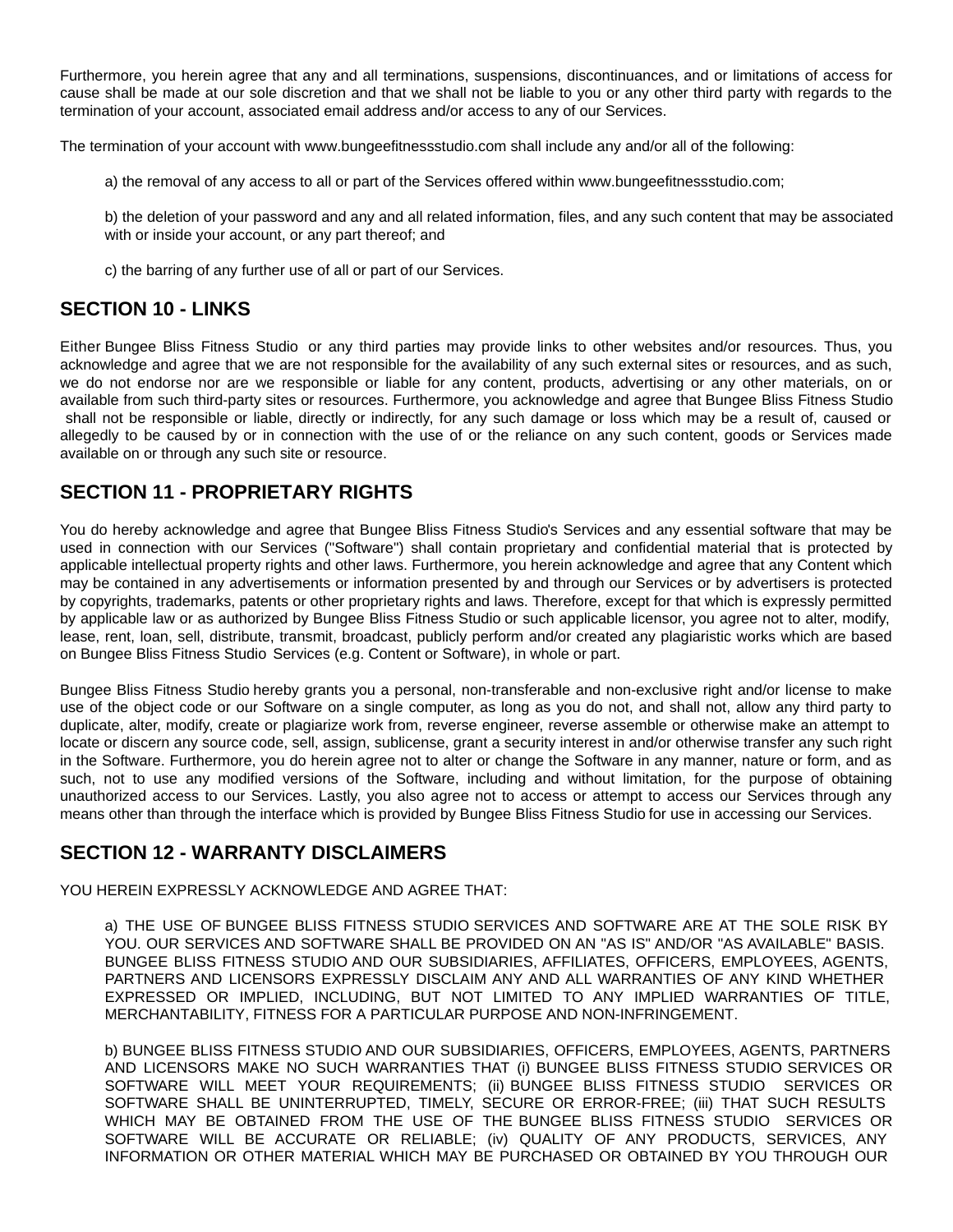SERVICES OR SOFTWARE WILL MEET YOUR EXPECTATIONS; AND (v) THAT ANY SUCH ERRORS CONTAINED IN THE SOFTWARE SHALL BE CORRECTED.

c) ANY INFORMATION OR MATERIAL DOWNLOADED OR OTHERWISE OBTAINED BY WAY OF BUNGEE BLISS FITNESS STUDIO SERVICES OR SOFTWARE SHALL BE ACCESSED BY YOUR SOLE DISCRETION AND SOLE RISK, AND AS SUCH YOU SHALL BE SOLELY RESPONSIBLE FOR AND HEREBY WAIVE ANY AND ALL CLAIMS AND CAUSES OF ACTION WITH RESPECT TO ANY DAMAGE TO YOUR COMPUTER AND/OR INTERNET ACCESS, DOWNLOADING AND/OR DISPLAYING, OR FOR ANY LOSS OF DATA THAT COULD RESULT FROM THE DOWNLOAD OF ANY SUCH INFORMATION OR MATERIAL.

d) NO ADVICE AND/OR INFORMATION, DESPITE WHETHER WRITTEN OR ORAL, THAT MAY BE OBTAINED BY YOU FROM BUNGEE BLISS FITNESS STUDIO OR BY WAY OF OR FROM OUR SERVICES OR SOFTWARE SHALL CREATE ANY WARRANTY NOT EXPRESSLY STATED IN THE TERMS.

e) A SMALL PERCENTAGE OF SOME USERS MAY EXPERIENCE SOME DEGREE OF EPILEPTIC SEIZURE WHEN EXPOSED TO CERTAIN LIGHT PATTERNS OR BACKGROUNDS THAT MAY BE CONTAINED ON A COMPUTER SCREEN OR WHILE USING OUR SERVICES. CERTAIN CONDITIONS MAY INDUCE A PREVIOUSLY UNKNOWN CONDITION OR UNDETECTED EPILEPTIC SYMPTOM IN USERS WHO HAVE SHOWN NO HISTORY OF ANY PRIOR SEIZURE OR EPILEPSY. SHOULD YOU, ANYONE YOU KNOW OR ANYONE IN YOUR FAMILY HAVE AN EPILEPTIC CONDITION, PLEASE CONSULT A PHYSICIAN IF YOU EXPERIENCE ANY OF THE FOLLOWING SYMPTOMS WHILE USING OUR SERVICES: DIZZINESS, ALTERED VISION, EYE OR MUSCLE TWITCHES, LOSS OF AWARENESS, DISORIENTATION, ANY INVOLUNTARY MOVEMENT, OR CONVULSIONS.

#### **SECTION 13 - LIMITATION OF LIABILITY**

YOU EXPLICITLY ACKNOWLEDGE, UNDERSTAND AND AGREE THAT BUNGEE BLISS FITNESS STUDIO AND OUR SUBSIDIARIES, AFFILIATES, OFFICERS, EMPLOYEES, AGENTS, PARTNERS AND LICENSORS SHALL NOT BE LIABLE TO YOU FOR ANY PUNITIVE, INDIRECT, INCIDENTAL, SPECIAL, CONSEQUENTIAL OR EXEMPLARY DAMAGES, INCLUDING, BUT NOT LIMITED TO, DAMAGES WHICH MAY BE RELATED TO THE LOSS OF ANY PROFITS, GOODWILL, USE, DATA AND/OR OTHER INTANGIBLE LOSSES, EVEN THOUGH WE MAY HAVE BEEN ADVISED OF SUCH POSSIBILITY THAT SAID DAMAGES MAY OCCUR, AND RESULT FROM:

- a) THE USE OR INABILITY TO USE OUR SERVICE;
- b) THE COST OF PROCURING SUBSTITUTE GOODS AND SERVICES;
- c) UNAUTHORIZED ACCESS TO OR THE ALTERATION OF YOUR TRANSMISSIONS AND/OR DATA;
- d) STATEMENTS OR CONDUCT OF ANY SUCH THIRD PARTY ON OUR SERVICE;
- e) AND ANY OTHER MATTER WHICH MAY BE RELATED TO OUR SERVICE.

#### **SECTION 14 - RELEASE**

In the event you have a dispute, you agree to release Bungee Bliss Fitness Studio(and its officers, directors, employees, agents, parent subsidiaries, affiliates, co-branders, partners and any other third parties) from claims, demands and damages (actual and consequential) of every kind and nature, known and unknown, suspected or unsuspected, disclosed and undisclosed, arising out of or in any way connected to such dispute.

# **SECTION 15 - NOTICE**

Bungee Bliss Fitness Studio may furnish you with notices, including those with regards to any changes to the Terms, including but not limited to email, regular mail, MMS or SMS, text messaging, postings on our website Services, or other reasonable means currently known or any which may be herein after developed. Any such notices may not be received if you violate any aspects of the Terms by accessing our Services in an unauthorized manner. Your acceptance of this Agreement constitutes your agreement that you are deemed to have received any and all notices that would have been delivered had you accessed our Services in an authorized manner.

### **SECTION 16 - INTELLECTUAL PROPERTY RIGHTS**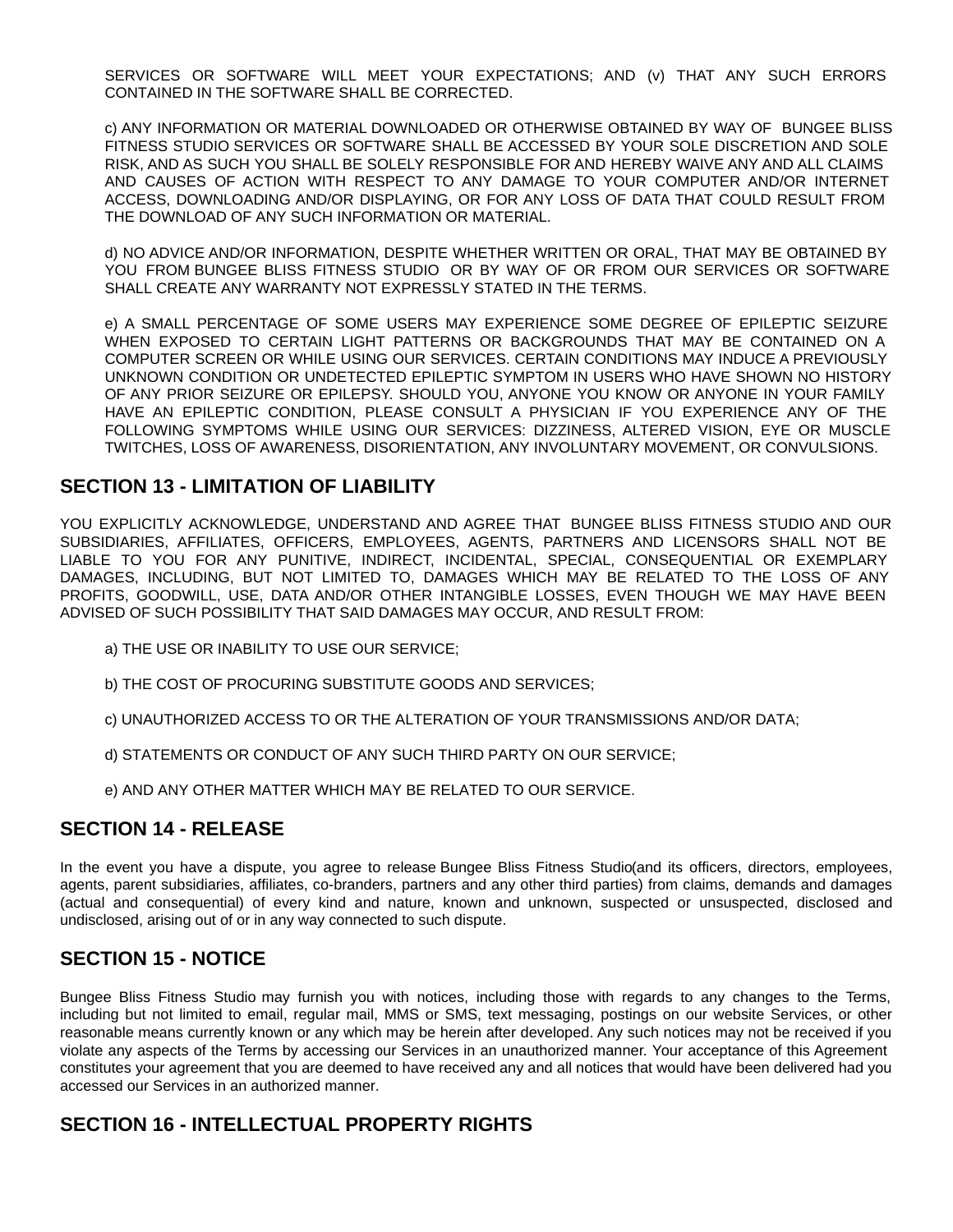You herein acknowledge, understand and agree that all of the Bungee Bliss Fitness Studiotrademarks, copyright, trade name, service marks, and other Bungee Bliss Fitness Studiologos and any brand features, and/or product and service names are trademarks and as such, are and shall remain the property of Bungee Bliss Fitness Studio. You herein agree not to display and/or use in any manner the Bungee Bliss Fitness Studiologo or marks without obtaining Bungee Bliss Fitness Studio's prior written consent.

Bungee Bliss Fitness Studio will always respect the intellectual property of others, and we ask that all of our users do the same. With regards to appropriate circumstances and at its sole discretion, Bungee Bliss Fitness Studio may disable and/or terminate the accounts of any user who violates our Terms and/or infringes the rights of others. If you feel that your work has been duplicated in such a way that would constitute copyright infringement, or if you believe your intellectual property rights have been otherwise violated, you should provide to us the following information:

a) The electronic or the physical signature of the individual that is authorized on behalf of the owner of the copyright or other intellectual property interest;

b) A description of the copyrighted work or other intellectual property that you believe has been infringed upon;

c) A description of the location of the site which you allege has been infringing upon your work;

d) Your physical address, telephone number, and email address;

e) A statement, in which you state that the alleged and disputed use of your work is not authorized by the copyright owner, its agents or the law;

f) And finally, a statement, made under penalty of perjury, that the aforementioned information in your notice is truthful and accurate, and that you are the copyright or intellectual property owner, representative or agent authorized to act on the copyright or intellectual property owner's behalf.

The Bungee Bliss Fitness Studio agent for notice of claims of copyright or other intellectual property infringement can be contacted as follows:

Mailing Address: Bungee Bliss Fitness Studio Attn: Copyright Agent 10513 Fischer Park Dr Louisville, Kentucky 40241

Telephone: (502) 551-1183 Email: contact@bungeefitnessstudio.com

# **SECTION 17 - ENTIRE AGREEMENT**

This Agreement constitutes the entire agreement between you and Bungee Bliss Fitness Studioand shall govern the use of our Services, superseding any prior version of this Agreement between you and us with respect to Bungee Bliss Fitness Studio Services. You may also be subject to additional terms and conditions that may apply when you use or purchase certain other Bungee Bliss Fitness Studio Services, affiliate Services, third-party content or third-party software.

# **SECTION 18 - CHOICE OF LAW AND FORUM**

It is at the mutual agreement of both you and Bungee Bliss Fitness Studio with regard to the Agreement that the relationship between the parties shall be governed by the laws of the state of Kentucky without regard to its conflict of law provisions and that any and all claims, causes of action and/or disputes, arising out of or relating to theAgreement, or the relationship between you and Bungee Bliss Fitness Studio, shall be filed within the courts having jurisdiction within the County of Jefferson, Kentucky or the U.S. District Court located in said state. You and Bungee Bliss Fitness Studio agree to submit to the jurisdiction of the courts as previously mentioned, and agree to waive any and all objections to the exercise of jurisdiction over the parties by such courts and to venue in such courts.

# **SECTION 19 - WAIVER AND SEVERABILITY OF TERMS**

At any time, should Bungee Bliss Fitness Studio fail to exercise or enforce any right or provision of the Agreement, such failure shall not constitute a waiver of such right or provision. If any provision of this Agreement is found by a court of